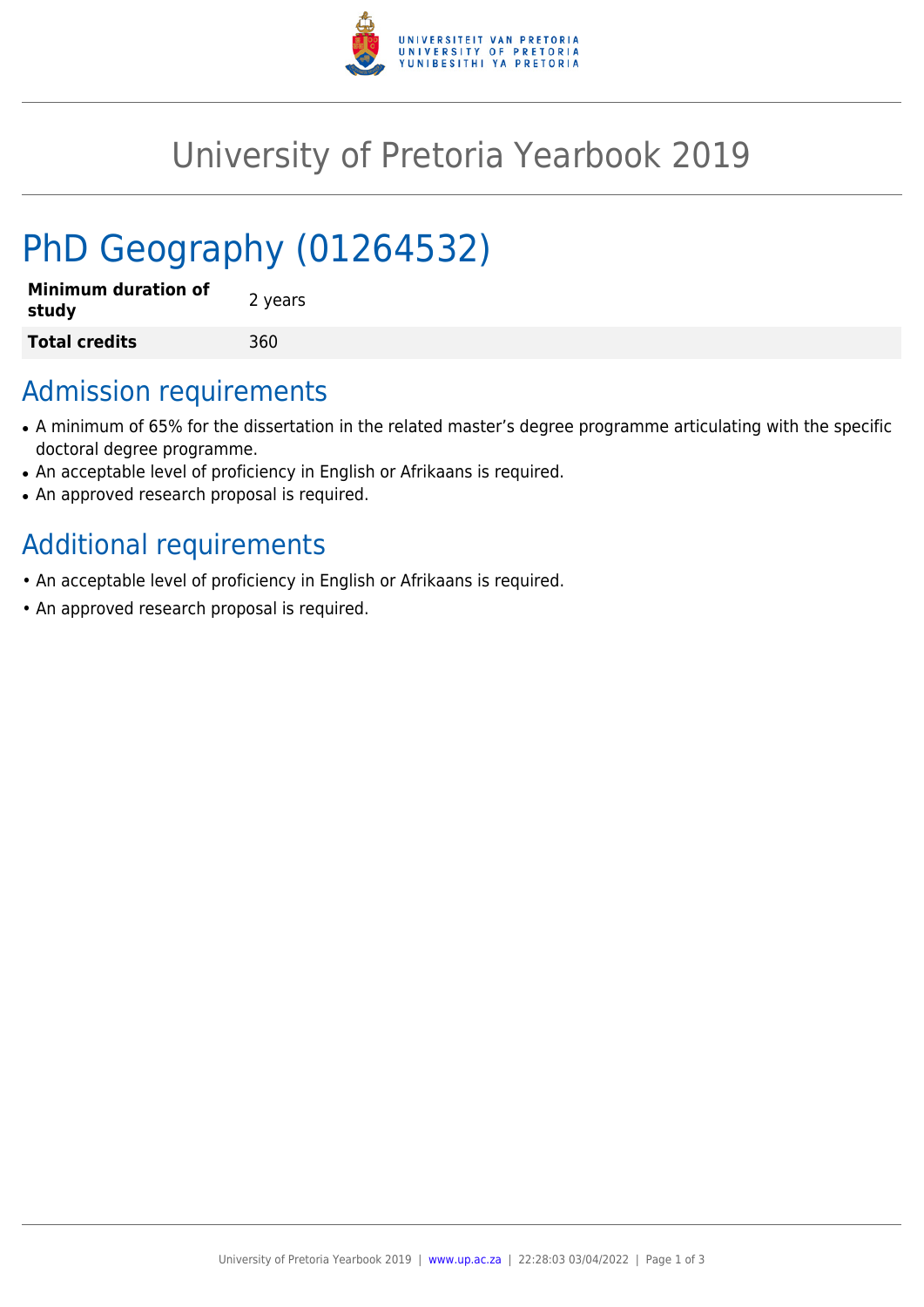

## Curriculum: Year 1

**Minimum credits: 360**

### **Core modules**

#### **Thesis: Geography 990 (GGF 990)**

| <b>Module credits</b>         | 360.00                                   |
|-------------------------------|------------------------------------------|
| <b>Prerequisites</b>          | No prerequisites.                        |
| Language of tuition           | Module is presented in English           |
| <b>Department</b>             | Geography Geoinformatics and Meteorology |
| <b>Period of presentation</b> | Year                                     |